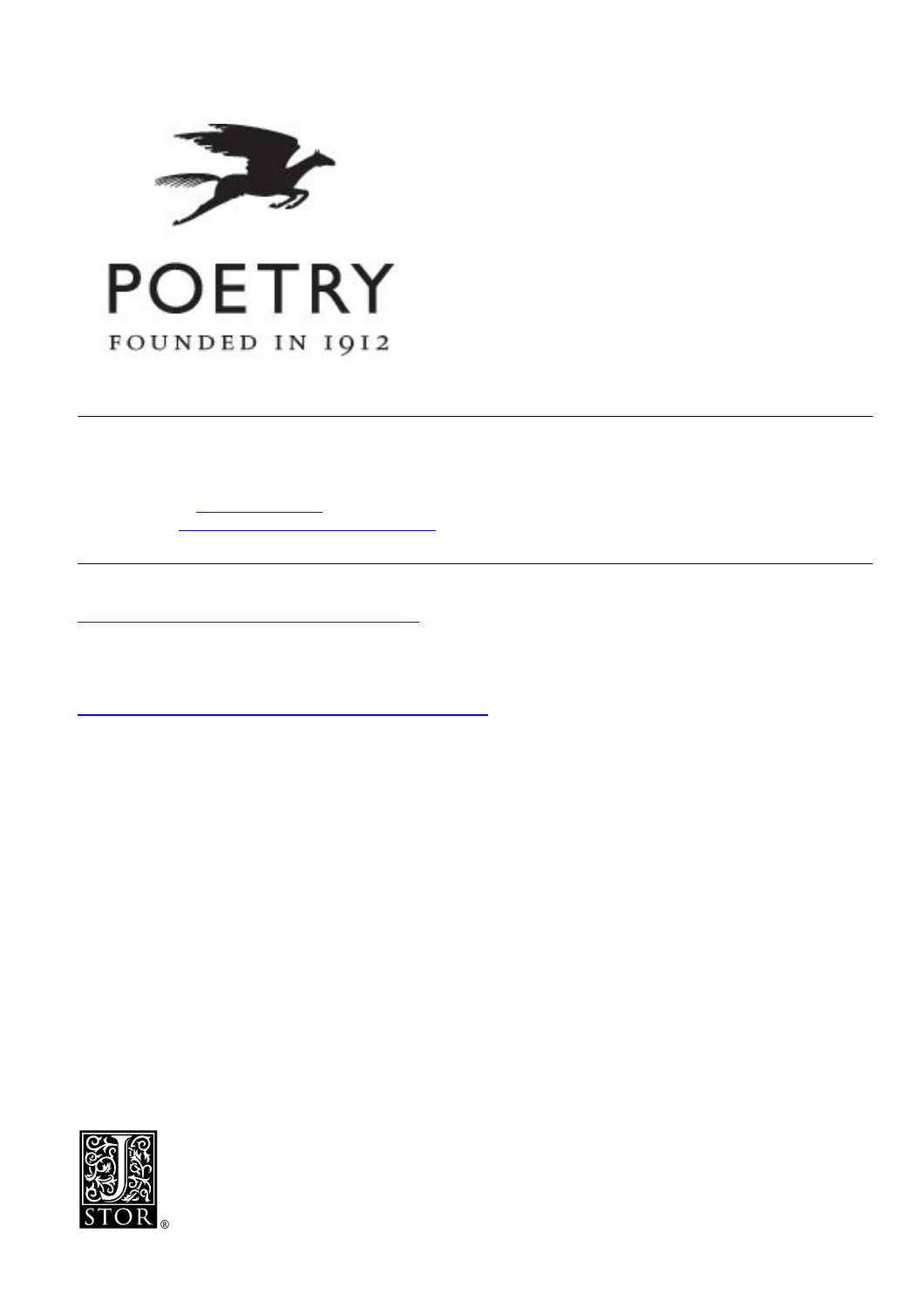### COMMENT

# IF A POEM IS LIKE A PICTURE, WHAT'S A HISTORY OF POETRY LIKE?

## A History of Modern Poetry: Modernism and After, by David Perkins. The Belknap Press of Harvard University Press. \$25.00

Reading literary history has a certain resemblance to pressing the SEARCH button on a compact disk player: Beethoven's Ninth zooms by in five minutes. The pitch is right and one catches some of the themes, but it all seems to have a strange new meaning and character. Is it insight-or chaos come again?

But if reading literary history seems odd, writing it has got to be traumatic. For today's literary historian begins by discovering that he is in the middle of an identity crisis, both public and private. Indeed, "Who am I?" and "What is truth?" must be his first ques tions. In the innocent past, it might have been possible to pretend one was simply a scribe of the muses. You summoned Clio, took a few gulps of sack, or threw some rotten apples into your desk drawer, and then you could feel like a vessel of the Lord. You told it like it was (stylishly, of course), knowing all along that Nature and Homer were the same. But today, apples are sprayed with carcinogenic Alar; sack is at best questionable (what with the sulfites and all); and Hayden White, Norman Holland, Michel Foucault, Fredric Jameson, Gayatri Spivack, Rosalind Krauss, Sacvan Bercovitch, Sandra Gil bert, Paul de Man, and God knows who else are lurking-dead or alive-behind the arras, ready to give you a drubbing or a trashing, impugn your motives, deride your point of view, denounce you as a patriarch, a fascist, or, what is worse, a bourgeois saturated with evil and unconscious ideology. Nature and Homer may have once been the same. But today's sole axiomatic isomorphism, it would seem, is: "Everything is political."

How can a poor literary historian escape blame in such a savage milieu? If there is no privileged stance, no unmediated reality, no point of view that resembles God's, no "correct" politics (except Critic X's), what would be the wisest path in an environment in which wisdom is only another supreme fiction? To take up the prevailing and noisiest ideology, the one that for a moment is drown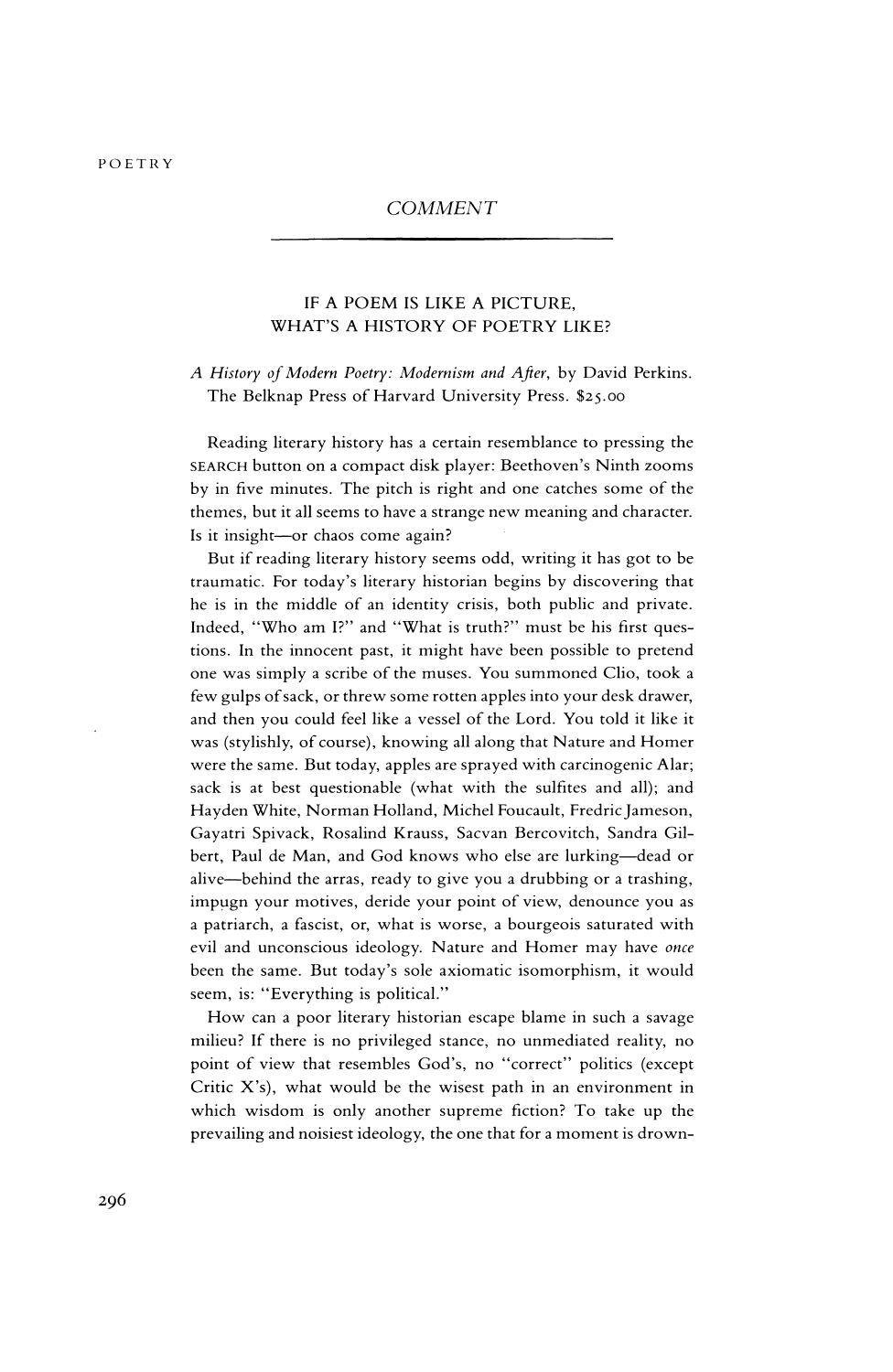ing out all the others and will put you onto page one of Telos? Or to wing it alone, while invoking a pox on all their houses?

David Perkins has more or less chosen Method Number Two, but he doesn't think it worth the effort to invoke poxes. He doesn't have to. One of the many distinctions of his history is that he doesn't give any of these critics more of a toehold than is useful for his own purposes. He doesn't even invoke most of their names. (Can you believe a book without Derrida in the index? No Foucault or Al thusser? No Bahktin? Not even a little aerie for Terry Eagleton?) Has he even read them? Most likely, for he seems to have read everything; or else he's an even greater virtuoso than he appears to be. But why give these dictators more power than they've already got? Isn't taste totalitarian enough these days? Have you checked the notes and bibliographies of the articles in any recent PMLA? They are all the same, whether the subject is "The Pardoner's Tale" or The Golden Bowl. Perkins has made the smarter choice: he uses what he likes, employs current ideas when they suit him, doesn't embrace any schools or gurus-and if he can't use them, he consigns them to perdition through benign neglect. Slavish trendies may see all of this as a reactionary sign; but, in the case of someone who knows as much as Perkins, it's not reaction, it's revolution.

The negative side to this is that Perkins has avoided notes and bibliography in the interest of readability. If he does not happen to identify a source in the synthetic web of his text, it is very difficult to find out what it is. His book would be much more useful if it could serve as a starting point for further exploration; but without references, the reader will not know where to look next. Perkins, however, has prepared us for this in his first volume, A History of Modern Poetry: From the 1890s to the High Modernist Mode, published in I976:

This book is written both for the general public and for stu dents. Many of the poets and movements it takes up have been discussed at far greater length in works devoted to them as a special subject; on some there are hundreds of books and mon ographs. I am enormously indebted to these specialized stud ies, but it would be idle to hope that the authors of them will be completely satisfied by my synoptic treatment.

Yet, here too is another of this book's strengths-it really is written for flesh and blood readers. Its twelve hundred pages (each volume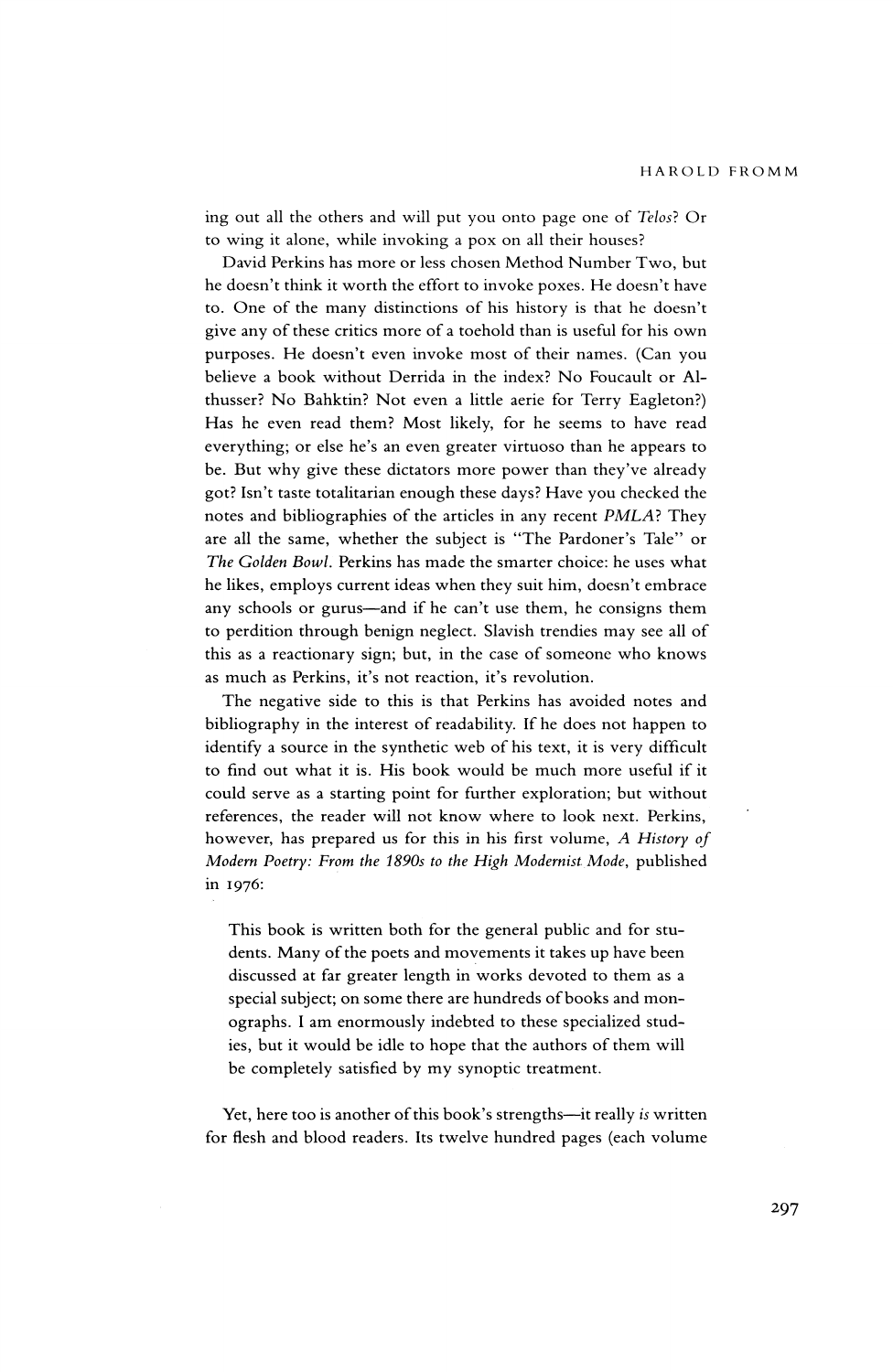has about half) not only can be, but ought to be read through from start to finish, for there is a story to be told and a plausible one. While it may be used as a reference book, in reality it is a continuous narrative created to be readable, engaging, enlightening. Perkins's serviceable prose, which sometimes rises to inspired wit and insight, is a model of clarity and unpretentiousness, without jargon, bombast, or so much as a "valorize," though it does have a few quirks of its own. For a certain sort of critic, however, readability is vulgar, *infra* dig, a sop for the rabble. In The New York Review of Books of May 28, 1987, for example, Keith Thomas-an Oxford don--reviewing Gertrude Himmelfarb's latest collection of essays is impelled to make a disclaimer: "The literary merits of Professor Himmelfarb's work are obvious.  $\ldots$  She writes with exceptional lucidity  $\ldots$  as one who is well-read rather than deeply learned [!]. She does not disdain to draw most of her evidence from standard biographies or easily accessible texts; and she has relatively little new information to offer those already familiar with the period. But although her essays are not works of original scholarship . . ." This is a very familiar comic routine among a certain class of academics who still believe in the eternal verities. One of these verities is that there is a thing called "scholarship" that is serious, sacred, primal, waltzes to the same tunes as divinity itself, and is generally of value beyond question. Finding "new information" from *inaccessible* texts occupies a much holier place in its hierarchy than merely being enlightening, making sense of data, altering consciousness, or being worth reading. (And do inaccessible texts become worthless once they are made accessible?) Since Perkins's book probably has little or nothing that is "new" in it, for this kind of critic it goes without saying that it is a second-order production, in the way that Samuel Johnson's works are inferior to those of Lewis Theobald.

But Perkins's history has already been criticized for giving insufficient attention to the causative role of social forces upon the men talities, interests, and styles of twentieth-century writers. While alluding to Darwin, Marx, Freud, and Nietzsche, he does not discuss them at length, nor does he have a theory of the influence of history and social institutions on human behavior. Although these forces are present as part of his account, he does not go so far as to make precise claims about their effects on the incarnated works he dis cusses. In a recent and searching essay about the problems facing literary historians ("Rewriting the History of American Literature," The New Criterion, November 1986), James Tuttleton examines old, new, and forthcoming histories of American literature in order to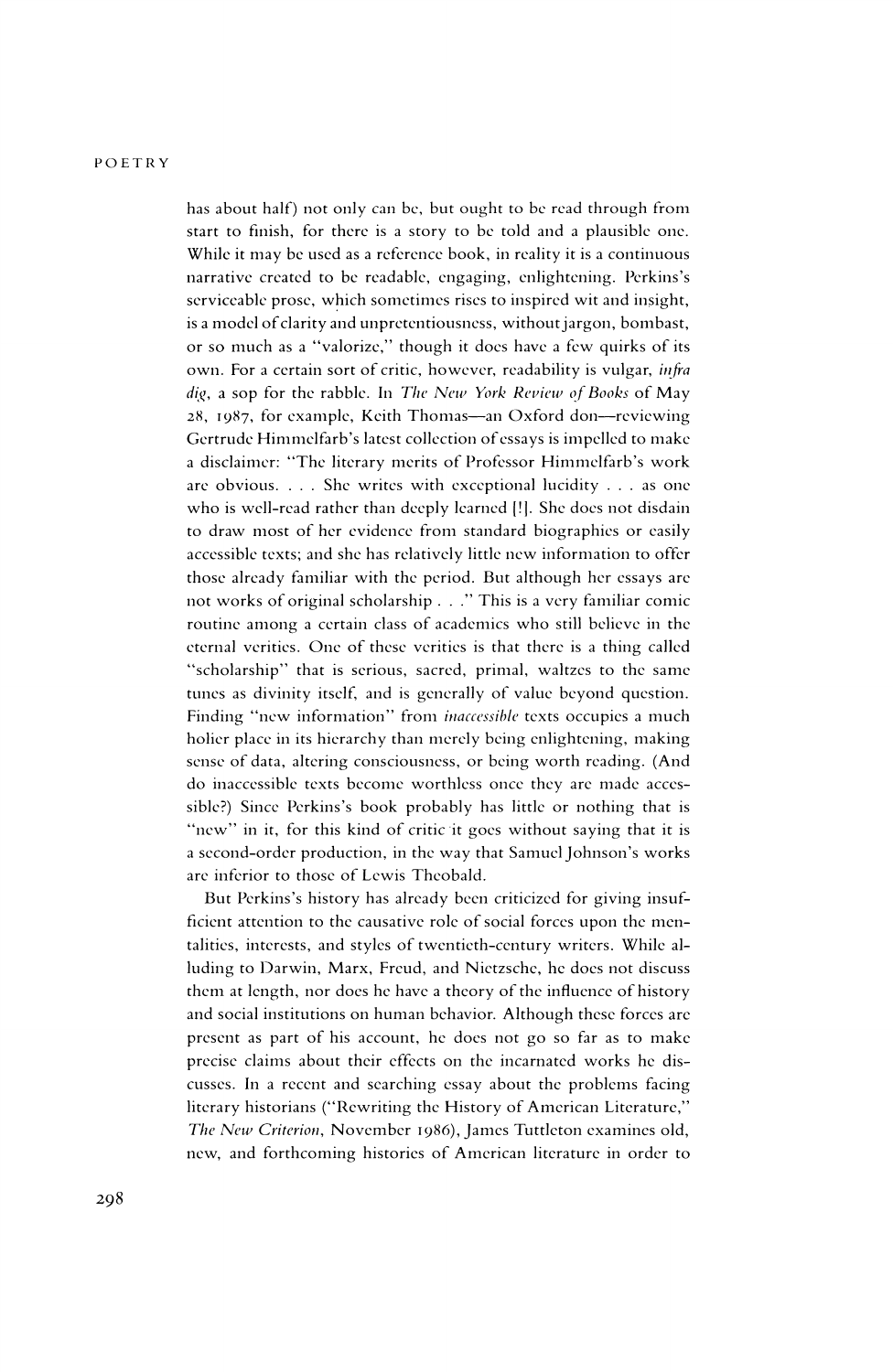point out the obstacles presented to their authors by this problem of "critical" historiography (in the Frankfort School sense). He de scribes how Lawrence Buell, in his recent New England Literary Culture, spends considerable energy trying to outwit potential critics by first bowing to Marxists, feminists, minorities, Continental theorists, etc., and then going about the business that really interests him, hoping to avoid censure for being old-fashioned. Tuttleton then expresses his doubts about the forthcoming Cambridge History of American Literature, edited by Sacvan Bercovitch and written by a team of experts who threaten to unmask American ideological fic tions in the Marxist-historical manner, quoting Bercovitch as saying that the literary work "can no more transcend ideology than an artist's mind can transcend psychology."

Perkins, whatever censure he may receive, has made a wise de cision to limit his treatment of the influence of social and ideological forces (apart from the fact that he probably does not subscribe to any of the reigning ideologies), for in the course of two volumes he is fully preoccupied in providing accounts of more than three hundred poets. As the sole author of a lengthy history meant to be read as narrative, he would otherwise not only have distended his story to a dimension more suited to team-written reference works; he would have risked the even greater censure that inevitably accompanies histories unabashedly ideological, since even ideologically disposed critics never approve of anyone's ideology but their own. One need only recall the case of Peter Gay's recent Freud-dominated treatments of Victorian domesticity and the derision they have provoked from critics who regard Freudian psychology as obsolete. (Amusingly, Bruce Bawer has actually criticized Perkins for trying too hard to be politically "correct," for placating women, blacks, etc. For instance, "He is notably lenient on the left-wing Oxford poets and more than a bit hard on the reactionary Fugitives.") Bercovitch's remark about the impossibility of transcending either ideology or psychology im plies more than he might agree to if pressed: namely, that dealing with social forces is as speculative as dealing with psychological ones. Instead of tracing a putative connection between a metaphorical un conscious and a metaphorical self, Marxisant history traces similar speculative connections between metaphorical epistemes and meta phorical historical agents. If a reader happens to be a nonbeliever, the connections can look cripplingly tendentious, if not bizarre. Per kins maintains considerable distance from such a vulnerable procedure.

Instead of just warbling his native woodnotes wild, however, Perkins faces the matter of historical forces head-on in his first volume: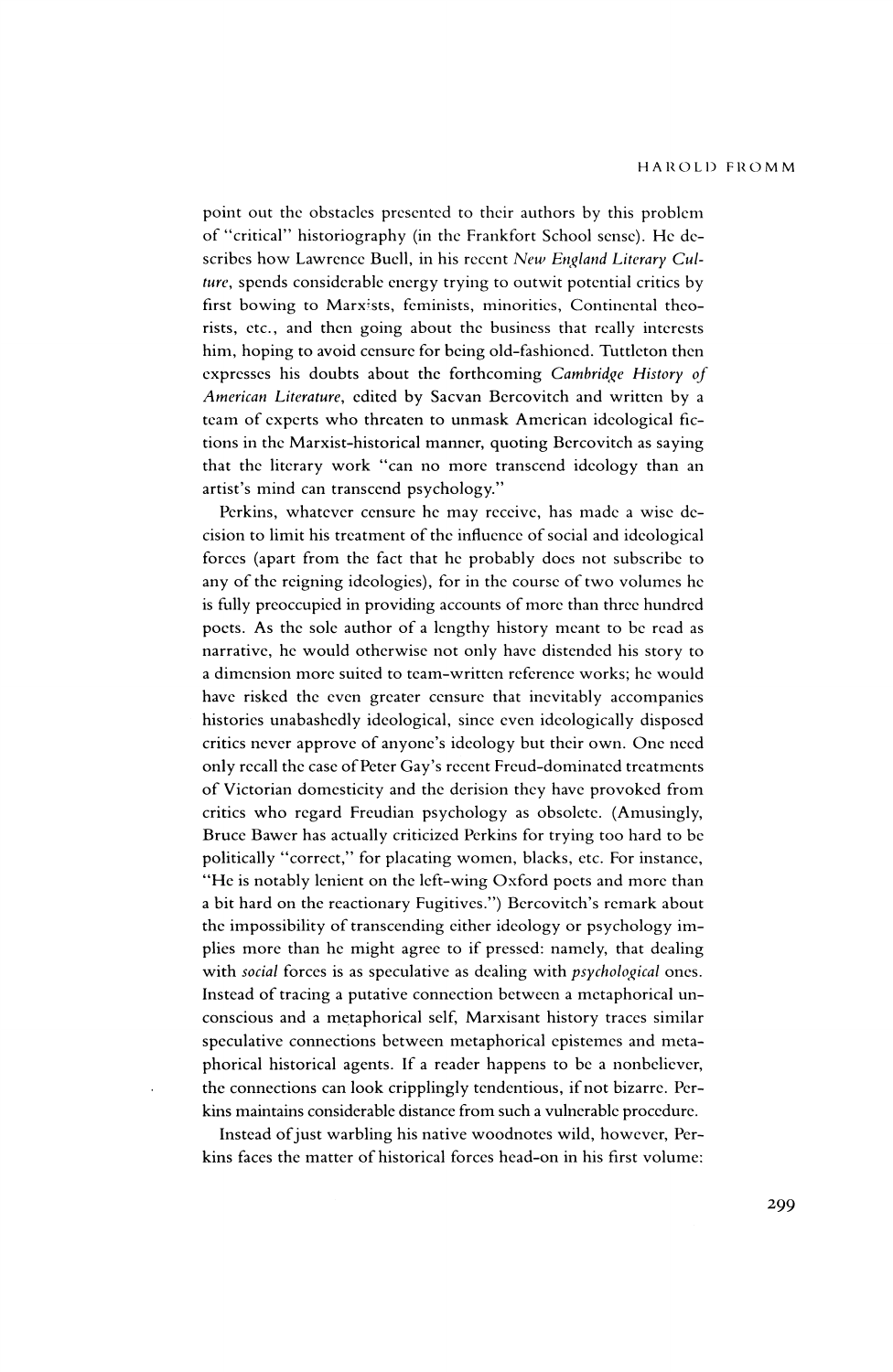Darwin, Freud, Marx, Nietzsche, and Frazer are commonly cited as pillars of cloud and fire that went before the modern mind in its wandering. And the outcome of all this, the ar gument goes, was the building up of a new, specifically mod ern awareness - new topics and ways of thinking, new emotions, in short, a new "reality"-which had to be expressed in poetry. In a general way this is undeniable. But these changes took place gradually over a long period of time. They do not explain why the "renaissance" in poetry came when it did; neither do they explain why it came more as a revolution than as a slow, continuous transition. To account for these facts one must keep in mind the extent to which poetic conventions control how and what a poet writes.

Minimally concerned, despite Bawer, with being politically cor rect, Perkins has instead restricted his speculations to matters that can be corroborated by his readers. Through the use of enormous quantities of early editions of poems, of literary histories, letters, published criticism, biographies, and memoirs, he makes claims whose truth or falsity can be checked by reading the poems themselves. Did Hart Crane's befriending of Allen Tate have an effect on Tate's own poetry? Did Yvor Winters imitate the poems of William Carlos Williams? There is at least a hope that these claims can be empirically verified. And the reader can do the job for himself, without spec ulative theories.

Yet it would be misleading to give the impression that Perkins does not relate the productions of his poets to the social and ideo logical forces surrounding them. He is, in fact, making such asso ciations all the time:

"Moloch," as Allen Ginsberg calls it, is the vast, entrenched system of economic, political, and ideological power: the gov ernment, armed forces, police, business corporations, labor unions, and media. Disgust and fear of this and its manifes tations are voiced by approximately half of our contemporary poets; the others are not of an opposite opinion, but are too urbane in style or too personal in subject matter to voice such emotions directly and strongly. But of course "Moloch" seems quite impervious to the fulminations of poets. As one of a huge population, caught like everyone else in the toils of his tory, of the bureaucratic state, and of the large institutions in which we work, shop, and amuse ourselves, the poet cannot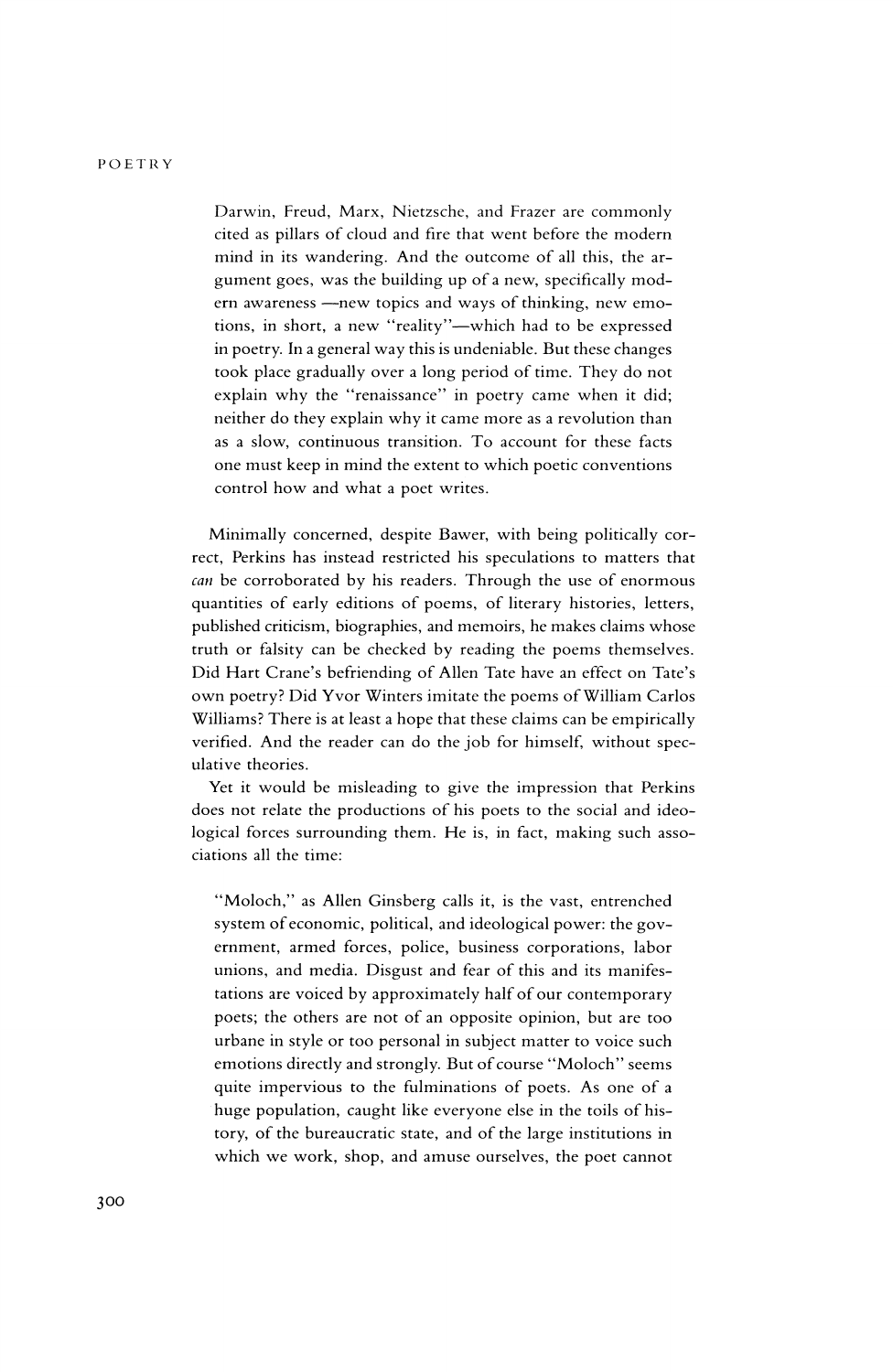feel that his or her ideas and desires make any difference. What we experience as our own ideas and desires may, in any case, have been instilled in us by propaganda and advertising.

Without the trumpets and drums of an Eagleton or the tortured, sardonic prose of an Adorno, a passage like this can nonetheless do its work. En passant are wry remarks about matters like Robert Lowell's conversion to Catholicism and subsequent defection:

Lowell's conversion followed upon hard reading and thinking, and his motivations were not modish, yet a historian may note that both Lowell's vision of evil and his conversion were in keeping with a trend among intellectuals in the 1940s. Lowell's faith gradually waned. . . . After roughly 1950 God no longer existed in Lowell's universe, though he sometimes mentioned Him unfavorably.

Avoiding the ostentatious self-congratulations of today's messianic ideologues, Perkins simply goes about his business without grandiosity.

Yet with all his neutrality and avoidance of programmatic proc lamations. Perkins does have a point of view, which he is not at pains to conceal. In keeping with his remark about poetic conventions controlling how and what a poet writes, he says in connection with Archibald MacLeish, "Poetry depends much more on imagination, intelligence, and sensitivity to language than on personal experience." Or to put it another way, Perkins's history of poetry is a history of poetry, that is, an account of the development of an art form as seen from the environs of the workshop. A psycho-biologist might sug gest that the poet's high comes from breathing in too much nitrogen dioxide from the ambient pollution, whereas the poet believes he is singing 0 Altitudos to the Mystic Rose and its message for mankind. Perhaps the real source of the poet's song is photochemical smog, just as the real source of Marxisant historiography may be pesticide residues on the zucchini. (Didn't toxic fumes in coal mines make canaries chirp?) Still, there is such a thing as the story of poetry as an art, just as there is a similar story about the writing of history. Would the whole tradition of The Aeneid as sublime poetic model be any the less operative if it could be shown that Virgil's art sprang from the leaden drinking cups that pickled the brains of Roman society? Without lifting up the veil of maya, it's still good to know what people believe they are doing, whether they are in fact doing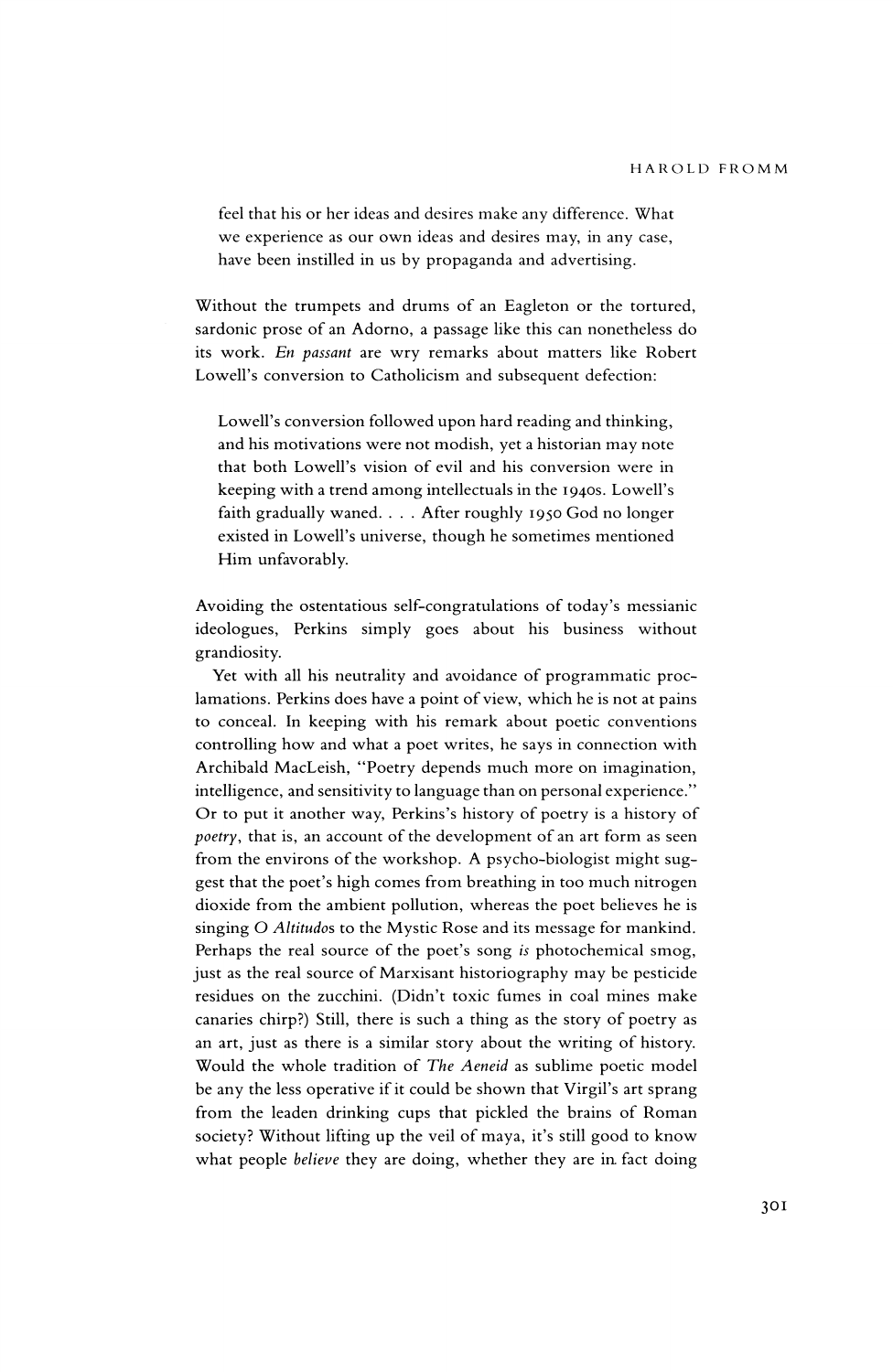it or not. And in the world of poetry-writing, those beliefs are called poetics. Thus, a history of modern poetry.

These things being so, what does happen when Perkins presses the SEARCH button for his particular compact disk? What, after all, is the fast-forward story of modern poetry?

To begin with, the story is not all that fast. Twelve hundred pages, three hundred poets-even the devoted reader has only one lifetime to spend on this. But Perkins has done what a historian must do imposed order on his materials and given us a story about Modern ism, where it came from, and what has become of it. As he sees it, outdated Romantic and Victorian conventions of poetry and morals were increasingly evaded before the century's end by a migration of writers to prose and the novel. What was left of the will-to-poetry began to be reanimated in England under the influence of the French symbolists. Perkins's first volume traced the ways in which the  $fn$ de siècle English aesthetes and decadents turned from bourgeois morality, personal utterance, and public patriotism to a concern with beauty, form, art for art's sake-in a word, to the ideals of Pater and Wilde. This emphasis on form and craft carried poetry further still from the popularity it had enjoyed in the earlier nineteenth century, setting the writer apart from the common reader and confining him to a readership of alienated 6lite, while the mass audience bought novels and, eventually, would turn to the movies, radio, and TV. Because American poetry did not go through the equivalent of an I89os rebellion, Perkins sees American Modernism as a slightly de layed phenomenon but one involving even stronger reactions against a genteel tradition that had not yet been weakened by avant-gardism. The beginnings of this American protest are traced in the poems of writers like Edwin Arlington Robinson and Stephen Crane.

Before the forces that Perkins refers to as high Modernism began to take over, however, another period of "poetry in rapport with a public" was made possible by such major creative figures as Yeats, Hardy, and Frost, as well as the Georgian poets and War Poets in England. But by 1912, Harriet Monroe's founding of Poetry suddenly provided a forum for the eruption of modernist discontent that proved irreversible. In a stimulating chapter about little magazines, Perkins examines the myriad changes that were taking place in the style, subject matter, and manifestoes of "advanced" poets and the ways in which these pioneer periodicals shaped new and more specialized audiences for poetry. Indeed, Perkins at one point remarks that "po etry in the modern world has become so self-conscious and spe cialized that it is in danger of sealing itself off from life," but this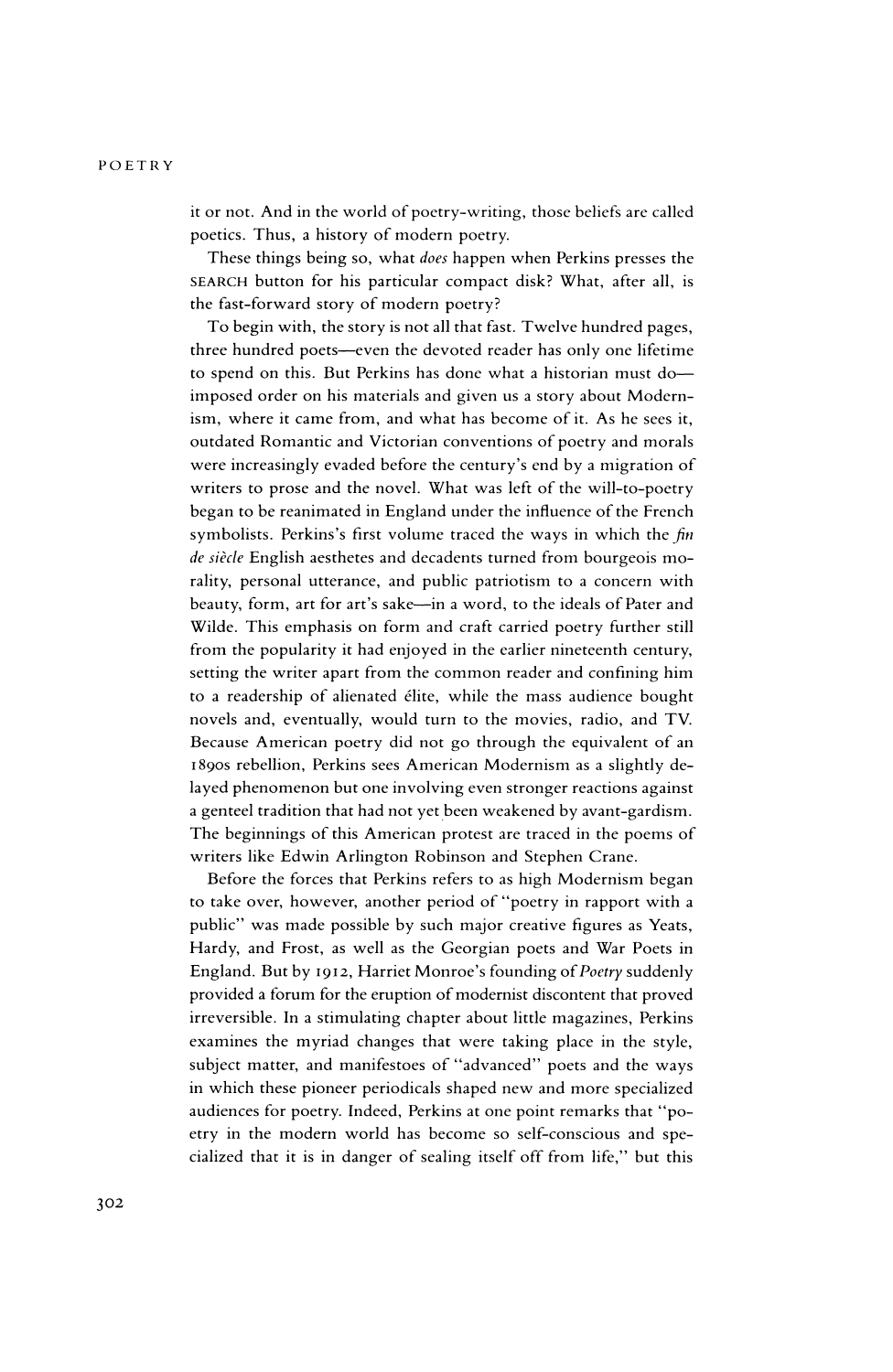was a fear that eventually began to haunt many of the poets them selves. The concluding sections of Perkins's first volume-after discussions of Imagism (especially via the influence of Pound and Amy Lowell), of black poets of America, and of post-World War I poets take up the early careers of Pound, Eliot, Williams, Stevens, and Yeats. These solid chapters, with their mixture of biography, reports on criticism, extremely sensitive readings of poems, and intimations of future developments, reach an inspired culmination in Perkins's rich, detailed, and sympathetic account of T. S. Eliot through the period of The Waste Land.

Modernism and After, Perkins's second and concluding volume, begins with Eliot's later career. Inevitably, as there had been some forecasting in Volume I, there is periodically some backtracking to gather up the earlier threads. (It is hard to think that any completely satisfactory structure could be found for an enterprise such as this one, where poets need to be treated several times under different rubrics.) "The principal theme of the present volume," Perkins be gins, "is the continuing effort of poets since the 1920s to modify or break away from the high Modernist style." By high Modernist style he means archetypically Eliot and concretely The Waste Land, which he regards as the single most influential poem of our century:

For twenty-five years T. S. Eliot exercised an authority in the literary world not possessed by any writer before him for more than a century. By the end of the 1920s his poetry was an inescapable influence on younger poets, and his criticism shaped their work even more pervasively, if only because they read the authors he praised. Twenty years later, The Waste Land was still widely regarded as the most radical and brilliant de velopment of Modernist poetry.

Though one poet after another tried to resist this influence, Eliot's presence was not easily shaken off. For the high Modernist style "embodied a major access of reality, both in its subject matters and in the complexity of its perspectives, and it was also formally chal lenging and proficient in the highest degree." Thus, whatever the poets "said in manifestoes, in their hearts they have been unable either to accept or to refuse the stylistic legacy" that they inherited: to accept it was to be an epigone and to reject it was to seem shallow.

The development of this story inevitably places the New Criticism at the center, for New Critical techniques were designed explicitly to cope with the complexities of a poem like The Waste Land as well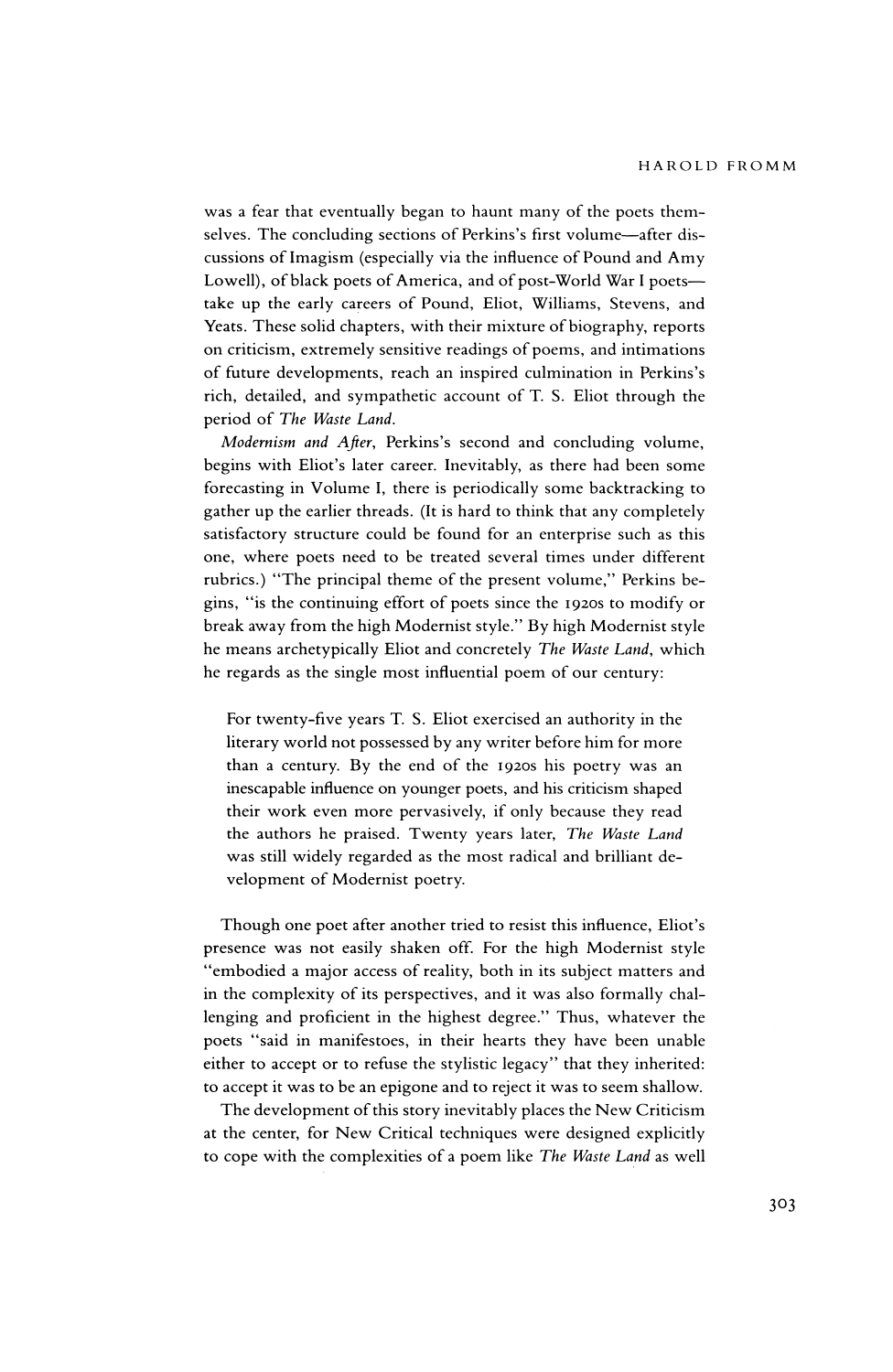### POETRY

as the literary tastes and discriminations to be found in Eliot's own criticism, with its predispositions to French symbolist and English metaphysical poetry. As the critical influence spread from Eliot's essays to I. A. Richards, William Empson, F. R. Leavis, and then to the American group now known as the Fugitives, including Ran som, Tate, and Winters, New Criticism eventually came to be the unquestioned orthodoxy of the academy, not only for professor critics and students, but for the poets themselves:

Having been taught to explicate, the young poets were expli cating for themselves their own poems in the process of writ ing them. They composed with the same kind and intensity of "reading" that their readers would in turn bring to bear. Wordsworth used to argue that every great poet must create the taste by which he is to be enjoyed, but Lowell, Berryman, Nemerov, and many another starting out were trying to create great poems to fit a taste that already existed. To the extent that they succeeded, recognition came instantly. This agree ment between the producers and consumers of a style is a normal feature of the academic in art. As this state of affairs continued into the 1950s, the New Criticism established itself more firmly as an academic orthodoxy, and the desire to break with it became more intense.

By the time of the Sixties and the Vietnam war, "The style of poetry that had been fostered by the New Criticism now seemed lifeless and remote from reality, and young poets looked about for new ways of writing," while older ones underwent radical shifts away from their previous formalist styles. It was this retreat from Eliot that Perkins finds responsible for the great resurgence of interest in Pound, Williams, and Stevens that began sometime before the Vietnam war. Perkins responds to this revival by providing a second and quite extensive treatment of these poets, who had already been dealt with in their earlier phases in Volume I. His sympathies, how ever, are so broad and deep, that he continually makes good the promise of his introduction to exercise "critical judgments that are many-sided, for in considering so many gifted poets, I cannot iden tify with only one or a few." And so, after outlining the harmful effects of the New Criticism, he is impelled to add:

We should keep in mind, however, that if this poetry was academic, it so idealized and manifested intelligence that it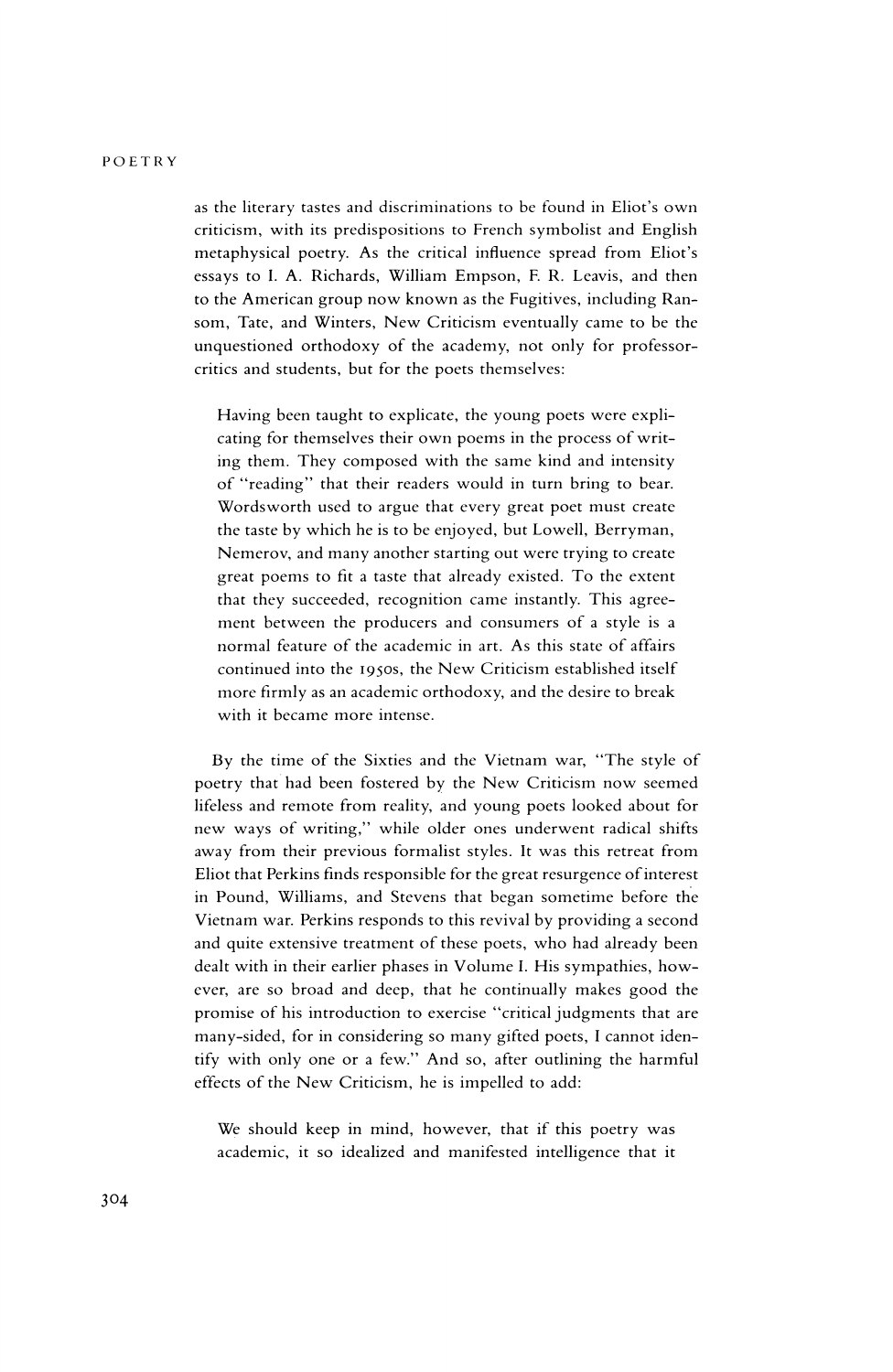remained admirable even when it ceased to be interesting. If this poetry and criticism formed a new Genteel tradition, anal ogous in some ways to that of the later nineteenth century, nevertheless, in contrast to the period of Whitman, the Genteel pole of American literature now attracted the strongest talents. And the artistic discipline of that style persists to the present moment as an essential element in the greater poetry that has been written since, often by the same poets.

Much of Modernism and Afier, then, deals with the strophes and antistrophes generated by the New Criticism, polarities sometimes presented as Open vs. Closed Form, Charles Olson vs. John Crowe Ransom, early vs. later Lowell, and so on. Movements that do not quite fit into this opposition-the Auden circle in the Thirties, the New Romanticism of Dylan Thomas, the Confessional Mode, fem inist poets, the more recent black poets of America, the Meditative school of Ashbery and Ammons, etc.-are treated in chapters of their own, though even these branches ramify, after all, from the same great rooted tree.

For all his receptivity to a very wide range of poets, Perkins can be straightforwardly disapproving when the need arises. So, after noting that Auden's late poems "are written for cultivated people to enjoy without much effort," he concludes his well-considered ac count of Auden by freely acknowledging "the fatal fact that, though it is intelligent, amusing, graceful, and gracious, this work is not very exciting." And while a profound admirer of Pound's Cantos, he nonetheless finds "long stretches" of them "boring." Of Robert Duncan he writes, "Since I make a large claim for Duncan, I should acknowledge plainly that he can and often does write horribly. Many passages are hopelessly vague, inert, rhetorical, empty, or clichéd." And after quoting a specimen line, he adds, "Edgar Guest would hardly have put it differently." Similarly, though a supporter of Wil liams, he sums up his opinion of Paterson by saying, "Readers of the poem who consult their own feelings as they read, rather than the arguments of specialist defenders, will probably find that if they go on to the end, the cause is conscience rather than interest or pleasure." Interest or pleasure, indeed! Will Perkins be tarred and feathered by the real scholars, who would never stoop to such soft-core senti mentalities when only the "inaccessible" is truly admirable?

Other examiners of this history will doubtless raise questions about the amount of space that Perkins devotes to each poet, the evaluations he makes of their work, his positioning of them in the evolution of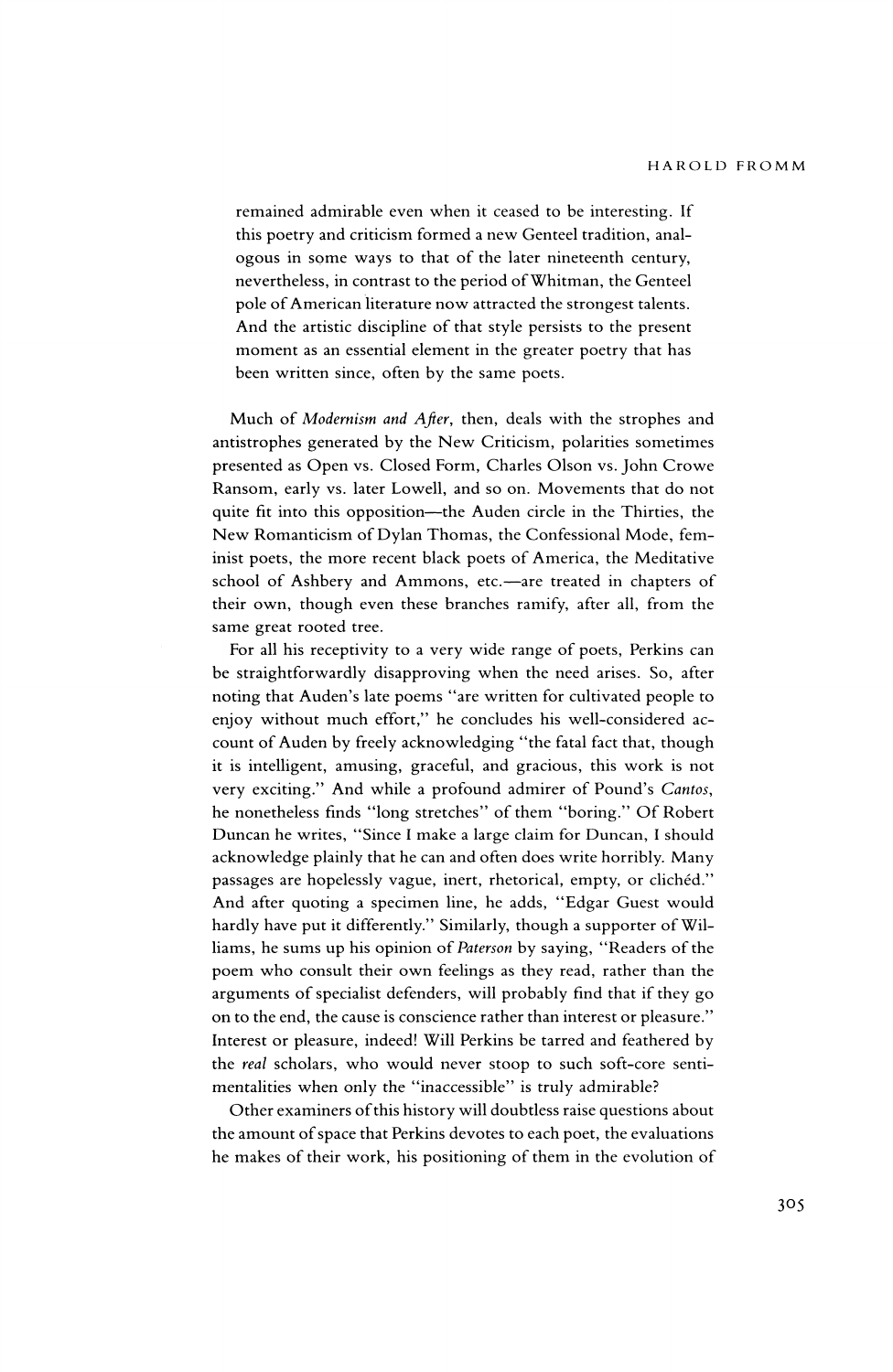Modernism, his readings of their aims and qualities. But a rather different theme in this fast-forward picture has particularly engaged my attention, namely the matter of poetic manifestoes: the state ments, slogans, and programmatic claims about what poetry is or should be. These agendas, though part of the stock-in-trade of poets since classical times, force themselves with curious, even desperate boldness upon the reader's attention in a swiftly moving overview like this one. Yeats's Blavatskian spooks who brought him images for poetry and midwifed A Vision and Eliot's somewhat more de bonair spooks-classicism, royalism, and Anglo-Catholicism-pro vide us with a bang-up beginning that would appear difficult to match.

In contrast, Pound, in one of his more temperate early incarna tions, wrote that "Poetry must be as well written as prose. Its language must be a fine language, departing in no way from speech save by a heightened intensity (i.e. simplicity). There must be no book, words, no periphrases, no inversions." Williams told Harriet Monroe that poetry must be "at any moment subversive of life as it was the moment before." "The next step of the argument," Perkins remarks, "could easily follow: 'Write carelessly,' says a voice in Paterson, 'so that nothing that is not green will survive' " and he then characterizes Williams's doctrines as "conceptual moilings." Laura Jackson be lieved that poetry should uncover "reality as a whole," that poems should be "precisely somewhere in precisely everywhere," while Robert Graves hung much of his output upon the myth of the White Goddess. Stevens spoke of supreme fictions and the power of the imagination, but Perkins finds his essays "vague and muddled." Rob ert Lowell, as he underwent his transformation from New Critical formalism to free verse confessionalism, reported that he had started some of his poems in Life Studies "in very strict meter, and I found that . . . regularity just seemed to ruin the honesty of sentiment, and became rhetorical; it said, 'I'm a poem.' " But Perkins reminds us "that in poetry 'life' must be an illusion produced by art." Charles Olson's reaction to New Critical perfection was "open form," which focused on the speeding flux of time, the unstable moment. "At least in theory," Perkins explains, "writing a poem was for these poets not different from any spontaneous act of living." Olson's instruc tions were "Get on with it, keep moving, keep in, speed, the nerves, their speed, the perceptions, theirs, the acts, the split second acts, the whole business, keep it moving as fast as you can, citizen . . . one perception must must must MOVE, INSTANTER, ON ANOTHER!"

Perkins's summary of the poetics of Olson and the Black Mountain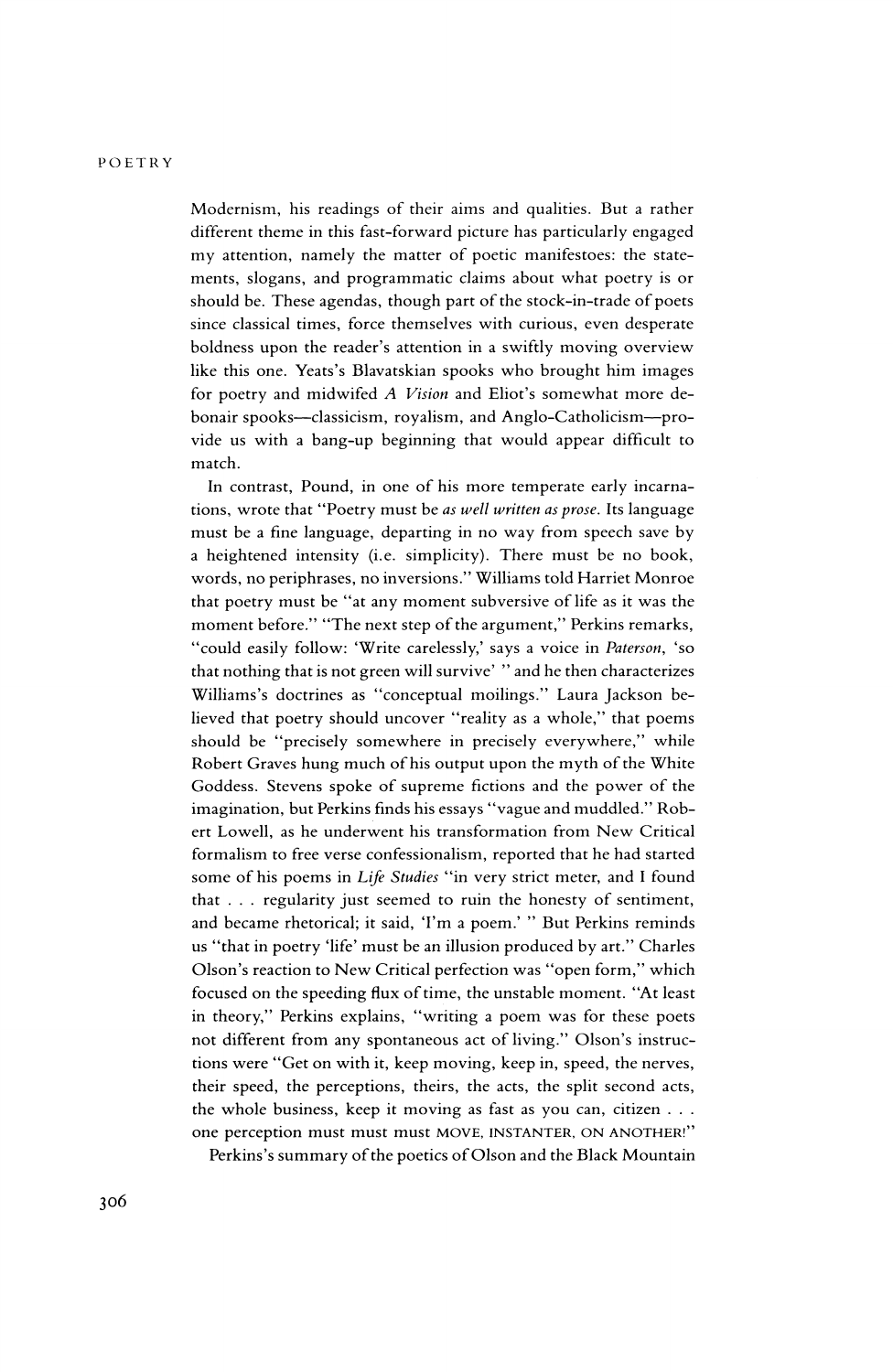group as a whole casts light on a recurrent bit of dogma about "nature" that we find throughout literary history:

These poets sought a physiological justification for their line breaks. Lineation follows, they argued, the writer's natural breathing; where the voice pauses for breath, the line breaks. The line, Olson says, "comes (I swear it) from the breath, from the breathing of the man who writes it, at the moment that he writes." Upon such lineation these poets bestowed a mystical sanction. Because it is determined by bodily pro cesses, they argued, breath rhythm is continuous with the deep nature in man as in all organic existence. "Whoever has rhythm," said Olson, "has the universe."

Galway Kinnell's attempt to unite with "nature" provided its own underlying poetics: "If you could keep going deeper and deeper, you'd finally not be a person . . . you'd be an animal; and if you kept going deeper and deeper, you'd be a blade of grass or ultimately perhaps a stone. And if a stone could read, [poetry] would speak for it." And Robert Bly's position, recalling Williams, was that poetry, since it doesn't emerge from the rational mind, is not or should not be written with craft. "American craft-talk has been connected with the poem as a dead object, as a dead object and constructed. But the whole genius of modern poetry lies in its grasp of flowing psychic energy.

And completing a circle that began with Yeats, we arrive at James Merrill's Ouija board and the doctrines it generates. "Does Merrill believe," asks Perkins, "that the dead continue to exist and com municate with him through the Ouija board? And that there are, as the Ouija board states, nine stages of life after death? As elements in an imaginative work, such propositions need cause no difficulty; as beliefs of the author, they are incredible, and undermine our faith in his intelligence." Ten years earlier, in the first volume of his history, speaking of Frost's skepticism of all beliefs, he had concluded: "Other major writers of the twentieth century—Eliot, Joyce, Yeats, Lawrence-were committed to beliefs, but the beliefs to which they were committed do not always give one much confidence in the balance of their minds. If Frost was skeptical, or at least remarkably pro visional and wary, he is also one of the few significant writers of the twentieth century whose work seems consistently to preserve poise and sanity of mind."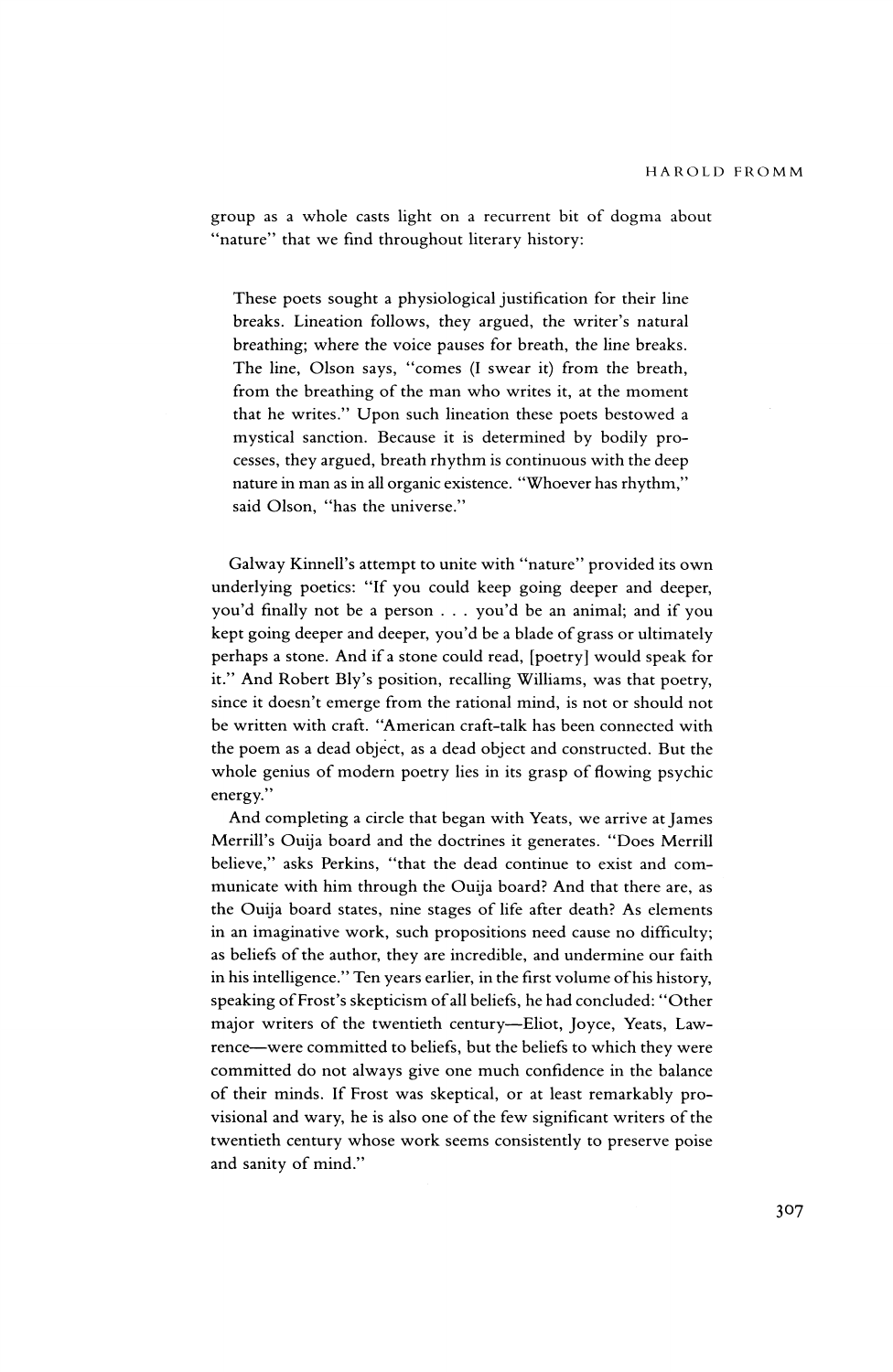#### POETRY

What then is a reader of poetry to make of all of these manifestoes, provisions, proclamations, and tendentious poetics running the ga mut from spooks to spontaneity, arcana to Anglicanism? What to do with all of this Enabling Moonshine? Was Plato right after all that the poet, to put it somewhat coarsely, is simply bananas?

Belief-systems have had a variety of flourishing periods in the history of the West. Homer's gods gave good value while they lasted, and even a little bit of doubt didn't do much harm to Greek drama. Imperial Rome, Christianity, the Enlightenment, Romanticism, nineteenth-century science-while these stabilities provided a stance from which the poet (and everyone else) could speak, during their rises and falls it was always more difficult to find a foundation upon which to make vatic, or even common-sense, utterances. After Wordsworth, a period of real trouble settled in, and except for a few short-lived eruptions of certainty, like Nazism and Stalinism, this trouble has shown little sign of simply going away. That Yeats had to import ghosts to run his machine did not bode well, even though the ghosts performed splendidly. But they also created serious prob lems having to do with the cultural status of the poet/priest. Though the poems were sensational, a minimally judicious person would not have been inclined to trust Yeats with a plug nickel. Such distrust as this must ultimately cast a backshadow on the poetry and force a separation between the esthetic and the moral that was by no means necessary in the case of Wordsworth. What Wordsworth was really talking about in The Prelude may have been completely inscrutable, since he had mastered the cadences of thought without having real mastery of thought itself. But if it was ultimately sublime balderdash, it inspired great trust and the reader was apt to feel that though it didn't make much rational sense once you began to look into it, perhaps Wordsworth was on to something too deep for compre hension. Wordsworth may have had his problems, but very few readers have ever thought of him as a charlatan.

Eliot's failure of nerve, and his defection from responsibility to his times by retreating into a theological Marie-Antoinettism (like Jerry Falwell and Ronald Reagan today, who are less to blame because their endowments are so painfully small), were an only too depress ing harbinger of the grave problems to be faced by Modernism and, now, by Postmodernism. We have moved from quiet to noisy des peration, and advanced cases of this disease—shall we call it Yeats's Complaint?—can now be found even, perhaps especially, among the critics and sages, as well as the poets. New belief systems must be invented every year or two, like manufactured articles, to keep the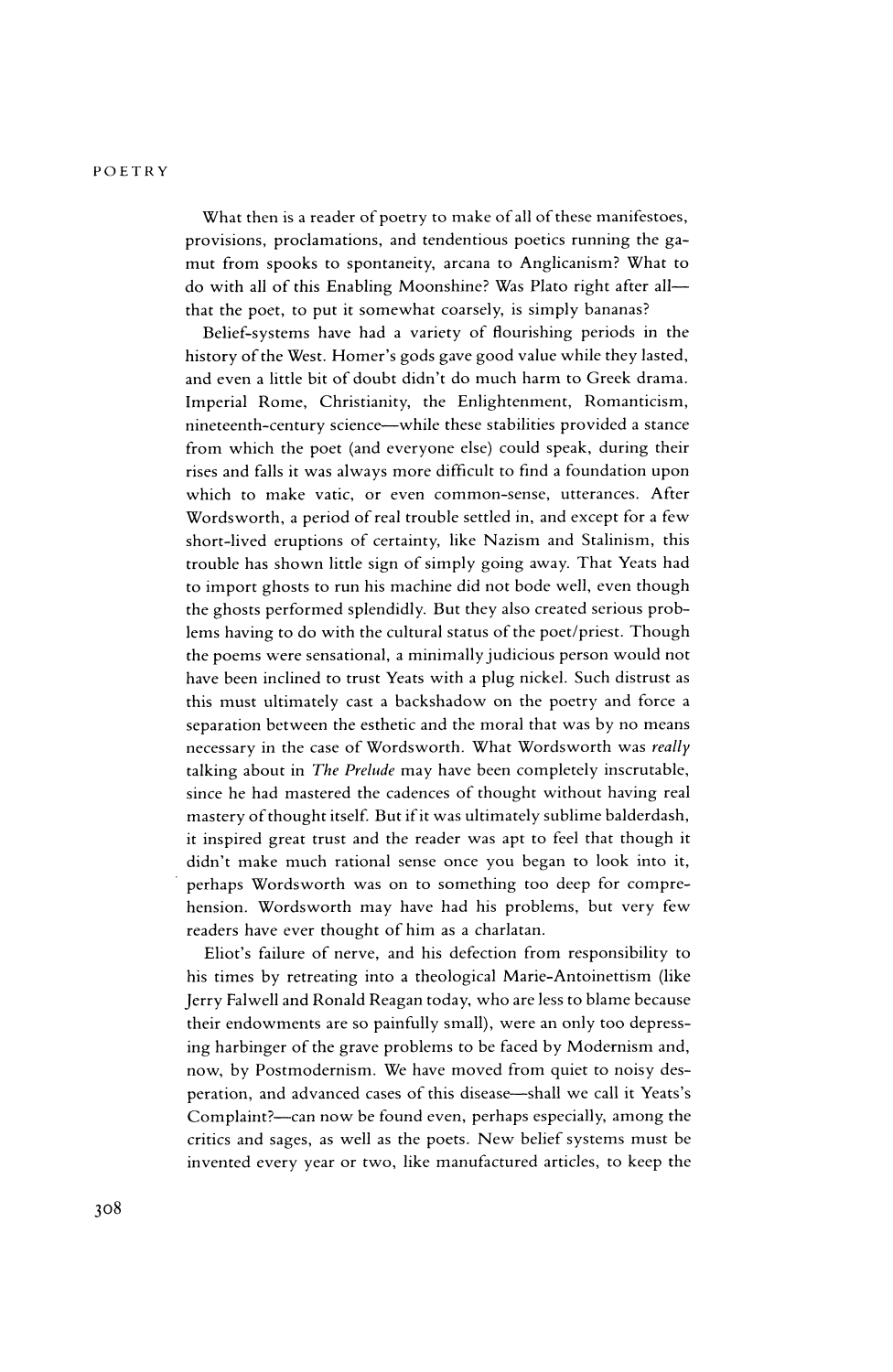Gross Intellectual Product moving along. The stunning brilliance of a critic like Stanley Fish is tied to his uncanny ability to retool his metaphysics and epistemology every few years-fish tails out, sloped hoods in-since without philosophical foundations it is not possible to say a thing.

Nowadays, what we really expect not only from intellectuals but from more ordinary people is opinion rather than belief. Beliefs are residues from slow-moving or stable periods, when things held still long enough to get them into focus and one could at least pretend that they were heaven-sent. At present, beliefs are apt to seem signs of stupidity rather than wisdom. Opinions, on the other hand, can be held just long enough to do their work-like sexual fantasies conducing to a climax-and once they have produced their payoff, have enabled you to get it on, so to speak, they can-indeed mustbe discarded as intrinsically worthless. Poets need their Enabling Moonshine like everybody else. As long as one does not attempt to trace the clews back to God, no real harm is done, perhaps. So we are told that poems must sound just like prose or, on the contrary, must bear no relation to prose. They are supreme fictions or, to put it otherwise, they are indwelling Nature itself. They must be very carefully crafted or, perhaps, they should instead be tossed off like entries in an artless notebook.

This Enabling Moonshine has a three-way relationship to the art of poetry. With regard to the poems that it actually enables, they can be undisputed masterpieces, as in the case of Yeats, whose poems suffer very little from his doctrines and might not even have existed without them. With regard to the concept of the imputed author, the voice behind the poems that we have in mind when we normally say "Yeats," it does not have to present us with insuperable problems as long as it is understood as the identifying name for a poetry producing mechanism, abstract and phantasmal, rather than the name for an actual person in the world. In the early nineteenth century, Wordsworth could still successfully function as both living prophet and imputed poet, at least until his lapse into Christianity, but by the end of his era the split between these two roles became un bridgeable. Tennyson was a master technician but otherwise pa thetically confused, and Arnold's stature does not derive principally from his poems. Yeats recognized the handwriting on the wall and took direct and conscious measures to deal with it. His success was remarkable--unless we try to turn him into a Wise Man.

With regard to any flesh and blood author who actually lived and wielded the pen that wrote the poems, he is hardly worth thinking